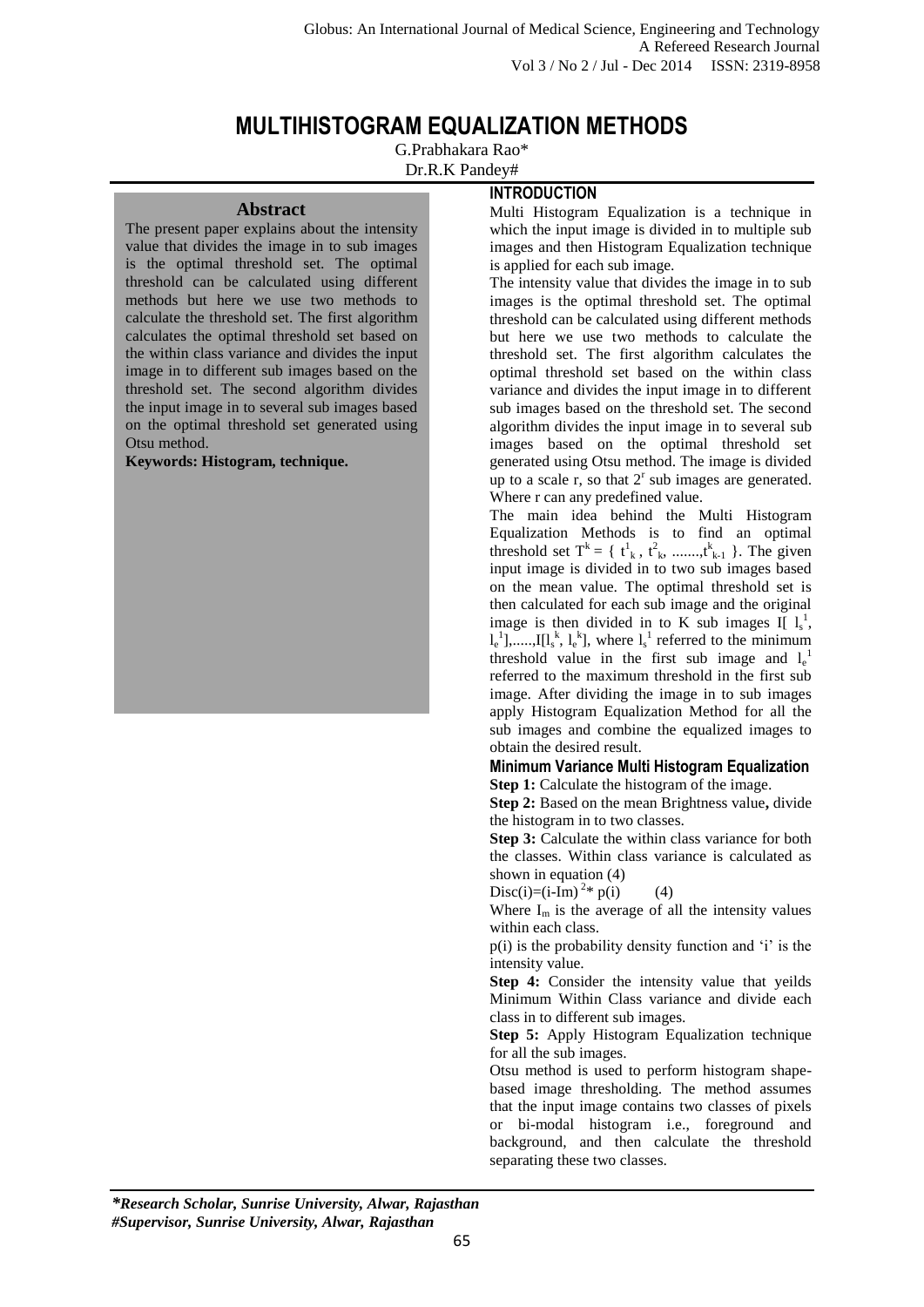The extension of multi-level thresholding is referred to as the Multi Otsu method, in which multiple threshold values are identified to divide the image in to multiple sub images.

### **Optimal Thresholding Multi Histogram Equalization**

**Step 1**: Calculate the histogram of the image.

**Step 2:** Based on the mean Brightness value**,** divide the histogram in to two classes.

**Step 3:** Calculate the optimal threshold set using otsu method.

**Step 4:** Based on the optimal threshold set divide the image in to different sub images.

**Step 5:** Apply Histogram Equalization technique for all the sub images.

#### **Global Histogram Equalization**

Histogram equalization is a technique used to enhance the contrast of an image. The statistics of the image are collected and represented in a graphical representation showing the distribution of image data. Color images are frequently delivered from cameras in red green blue (RGB) signals or spaces. It is also a common strategy to enhance a color image by first converting the image to its intensity-related space, where enhancement operations are applied. The intermediate results are then converted to eventually give an enhanced color image.

Let the input or original color image be represented by

$$
\mathscr{I} = \{\mathbf{I}_{uv}\}, \quad \mathbf{I}_{uv} = \left[R_{uv}G_{uv}B_{uv}\right]^T,
$$

where  $u$ ,  $v$  are pixel coordinates in the width and height dimensions, respectively.

Since the RGB space contains three color-related signals, it is intuitive to operate on the three signal spaces simultaneously for image enhancement. Furthermore, since the human visual system is sensitive to intensity variation when accessing image contrast, the image is converted before applying enhancement. For example, the image is commonly converted to the hue saturation value (HSV) format:

$$
\begin{bmatrix} H \\ S \\ V \end{bmatrix}_{uv} = \mathbf{T} \left( \begin{bmatrix} R \\ G \\ B \end{bmatrix}_{uv} \right) = \begin{bmatrix} \arctan(\sqrt{3}(G-B)/(2R-G-B)) \\ 1-3 \times \min(R,G,B)/(R+G+B) \\ \max(R,G,B) \end{bmatrix},
$$

where the *H* component represents the color tone, *S*  denotes saturation and *V* corresponds to the image intensity. The restoration from HSV to RGB space is conducted using  $T^{-1}$ (), the inverse transform of **T***()*.

A histogram is obtained from intensities *Vuv*, giving

$$
\mathscr{H} = \{h_i\}, \quad \sum_{i=1}^L h_i = N,
$$

where  $h_i$  is the number of pixels having the  $i^{th}$ intensity level and *N* is the total number of pixels. The number of levels is taken as  $L = 256$ , corresponding to 8-bit  $(2^8 = 256)$  electronic display.

In principle, image contrast will be enhanced as long as one can make use of the whole available intensity range. A uniform histogram is therefore used, where the numbers of pixels that fall inside each intensity level are equal. That is, the desired histogram is

$$
\mathcal{H}^d = \{h_j^d\}, \quad h_j^d = NL^{-1}, \quad j = 1, \dots, L.
$$

To perform enhancement, two cumulative histograms are constructed from the input and desired histograms, respectively. We have

$$
\mathscr{C} = \{c_i\}, \ c_i = \sum_{k=1}^i h_k; \text{ and } \mathscr{C}^d = \{c_j^d\}, \ c_j^d = \sum_{k=1}^j h_k^d.
$$

For a pixel with original intensity  $i$  in the cumulative histogram  $C$  at the  $c_i$ th position, its equalized intensity value is obtained by referring to the  $c^d_j$ th element in the cumulative desired histogram  $C^d$  and overriding. That is,

$$
j = \{i : c_i = c_j^d\}.
$$

The aforementioned process is referred to as global histogram equalization because all pixels in the image are used in constructing the histograms. This method is easy to implement but there are also limitations in its performance, particularly in viewing. To illustrate this remark, an image is taken for an indoor scene where the camera is being saturated from the background high-level illumination magnitude (Fig. a). The result from global histogram equalization is given in Fig. b. It is observed that some degree of enhancement is obtained for the people sighted at the bottom-right corner. Further comparison can be made with results from a canonical implementation of a local equalization scheme as well as the proposed approach, discussed in what follows, for which the results are shown respectively in Figs. c and d. It is noted that further contrast enhancements can be obtained, also illustrated by the bottom-right corner portion of the image, via the sectorized approach, while a better result is obtained from the proposed method. Histograms of the intensities of these images are plotted in Fig. e For the global equalization process, the histogram shown in cyan illustrates that there are occasions where some of the intensity ranges, with zero counts of pixel intensity, have not been utilized for conveying scene information. On the other hand, intensity ranges are more utilized in the two other sectorbased equalization methods, as can be seen in Figs. c and d.

## **Local Histogram Equalization**

In order to enhance the contrast of a color image and to extract details not deliverable by global histogram equalization, a local equalization method is developed and reported in the remainder of this chapter. In brief, the proposed method consists of three major steps: (i) to independently equalize image sectors or blocks, (ii) to reduce intensity discontinuity along sector boundaries, and (iii) to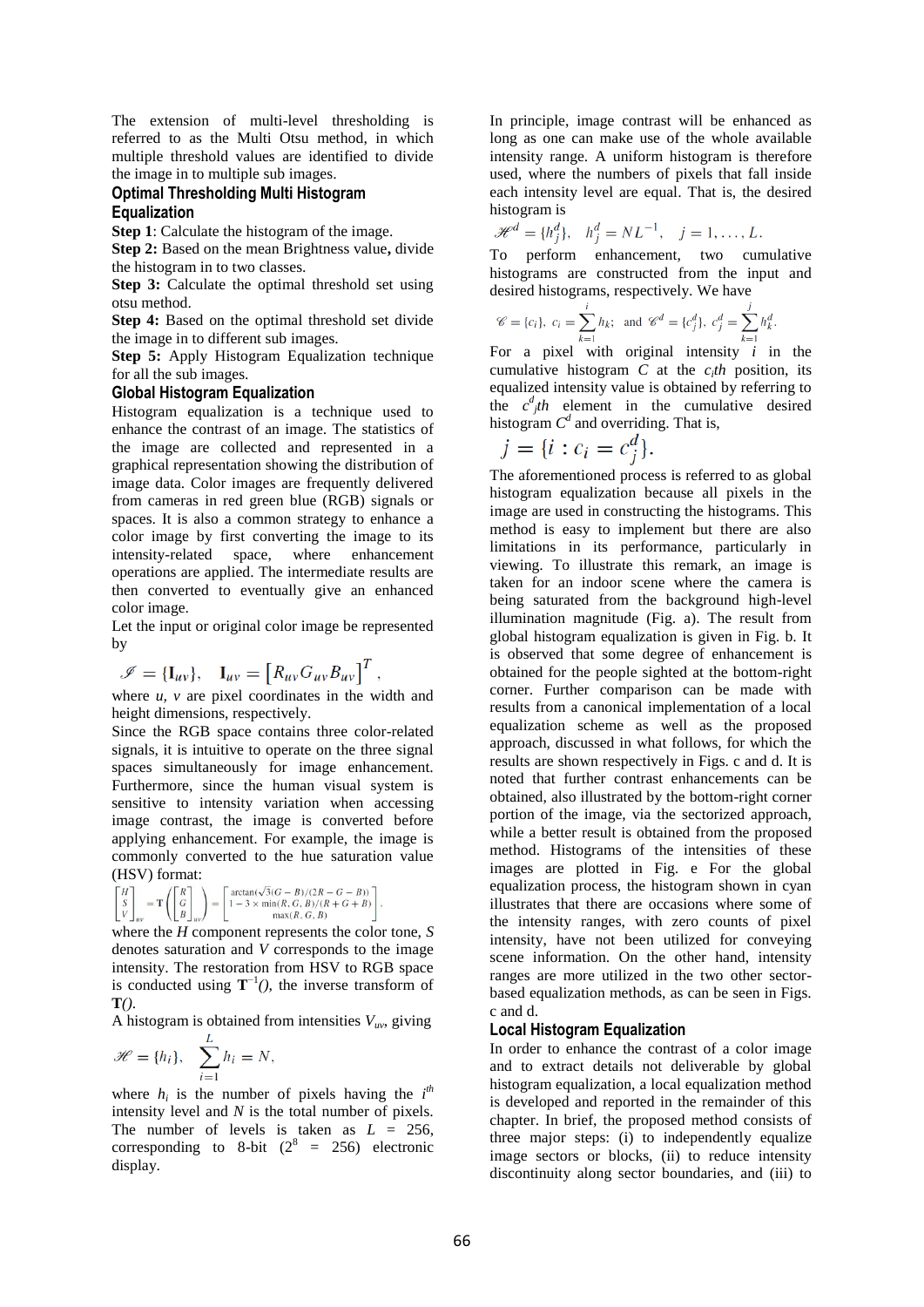aggregate an enhanced image using a weightedsum scheme.



**Figure:** Performance of global against local/sectorized histogram equalization: **a** original image, **b** globally equalized image by a uniform target distribution, **c** canonical sectorized equalization result, **d** proposed sectorized equalization result, **e** resulting histograms, *blue*: original **a**; *cyan*: globally equalized image **b**; *magenta*: canonical sectorized equalization **c**; *red*: proposed sectorized equalization **d**, to be discussed.

## **Sectorized Equalization**

Given an image to be enhanced, the process starts first with its conversion from the RGB space to the HSV space, where the intensity component is denoted as *Vuv*.

Four sectors are then generated. The center point *(p, q)* of dividing the sectors is determined by randomly drawing a sample in the image. That is,



**Fig.** An intermediate image showing independently equalized sectors. Note intensity differences along the sector boundaries

 $p \sim \mathcal{U}(1, u_{max}), q \sim \mathcal{U}(1, v_{max}),$ Four sectors that are formed using the point *(p, q)*  as the center, indexed by superscript  $s = 1, \ldots, 4$ , are given by

$$
\mathcal{S}_{pq} = \begin{cases} \mathcal{I}_{1:p,1:q} \\ \mathcal{I}_{p+1:u_{max},1:q} \\ \mathcal{I}_{1:p,q+1:v_{max}} \\ \mathcal{I}_{p+1:u_{max},q+1:v_{max}} \end{cases}
$$

Each sector  $\mathcal{S}_{pq}^s$  is then equalized to the desired uniform distribution using the procedure described, giving equalized sectors as

$$
\mathcal{E}_{pq}^{sd} = \{ \mathcal{S}_{pq}^s : \mathcal{S}_{pq}^s(c_i) = \mathcal{E}_{pq}^{sd}(c_j) \}.
$$

The result is depicted in Fig. where it can be seen that for each individual sector, the contrast is increased. However, it is also observed that along the sector boundaries, intensity differences or discontinuities are noticeable and need to be mitigated.

#### **Mitigation of Sector Discontinuities**

In order to reduce the difference of intensities along sector boundaries, an arithmetic mean aggregation approach is adopted in order to combine the locally equalized



**Fig.** The Gaussian weighting kernel to remove boundary discontinuities corresponding to the sectors.

sectors. In addition, enhancements in each sector should be retained as much as possible. Here, these requirements are satisfied by weighting the sectors with a Gaussian kernel and then integrating with the original image.

Let a normalized one-dimensional Gaussian for each boundary be given by

$$
G^{b}(\delta, \sigma) = \exp\left(\frac{-\delta^{b^2}}{2\sigma^{b^2}}\right),
$$

where superscript  $b \in \{u, v\}$  denotes if the Gaussian is for the height *(v)* or width *(u)* for the image dimension,  $\delta$  is the distance from the boundary along the associated dimension, and  $\sigma$  is the Gaussian standard deviation. The overall Gaussian used to remove the boundary discontinuities is obtained from an element-wise maximization operation, that is,

$$
G_{uv} = \max\{G^u(\delta, \sigma), G^v(\delta, \sigma)\}.
$$

The resultant Gaussian weighting kernel is shown in Fig.

The original image *I* and the complete image *E*, formed by aggregating the independently equalized sectors  $E_{pq}^s$ , are then fused to obtain a smoothed image *Ssm*. For this, the Gaussian weights and an element-wise operator  $\odot$  defined by

$$
\mathscr{S}_{sm} = \mathbf{G} \odot \mathscr{I} + (\mathbf{I} - \mathbf{G}) \odot \mathscr{E},
$$

are used, where I is a matrix having dimension  $u \times v$ for all elements equal to unity. The smoothed image is depicted in Fig.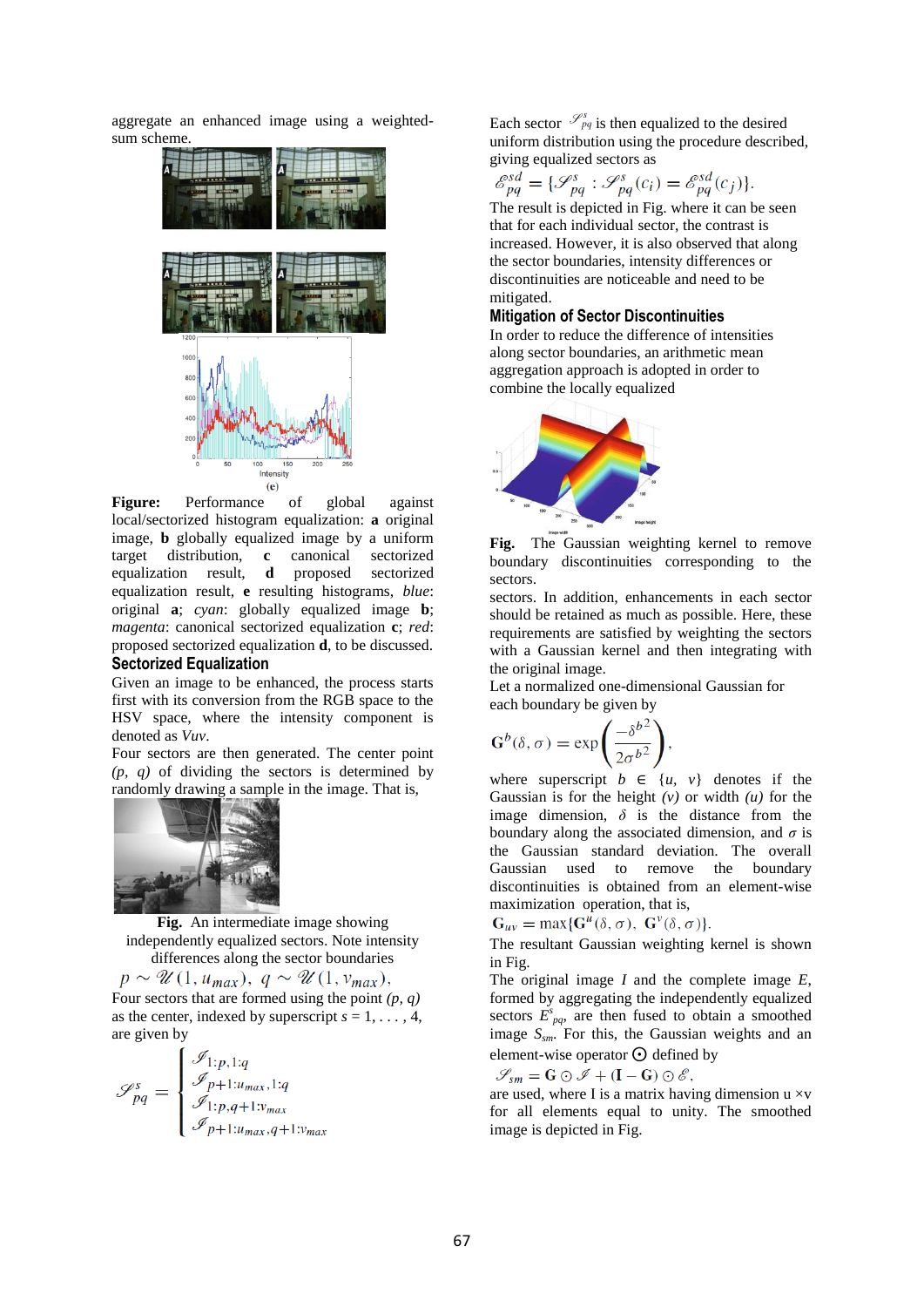

**Fig.** The boundary smoothed image is obtained by fusing the equalized and original images via the Gaussian weighting kernel

## **Iterated Enhancement**

The smoothed image in Fig. is obtained from a randomly selected center point *(p, q)*. A further improvement can therefore be expected from deliberate determination of a proper center point. For the purpose of ensuring enhancement across all possible cases of scene variations, a number of center points and sectors have to be generated and their enhancement conducted iteratively using histogram equalization.

To this end, a collection of smoothed images is created. Moreover, in order to produce an enhanced image from the smoothed images, a strategy for their combination using an information-based weighted-sum technique is adopted.

The quality of the smoothed intermediate image *Ssm* is taken as information entropy. That is,

$$
H_t = -\sum_{i=0}^{L} \log(p_i) p_i,
$$

where subscript *t* stands for the iteration count,  $L =$ 255 is the maximum intensity, *pi* is the probability of pixel that takes on the *i*th intensity. The values of *pi* are obtained as normalized histogram elements *hi*.

In local and sectorized equalization, through the selection of a certain enter point to sector the original image as well as repeated calculation of the quality metric for, say,  $\tau$  iterations, the final output can be obtained by first normalizing the information contents as

$$
\bar{H}_t = \frac{H_t}{\sum_{t=1}^{\tau} H_t},
$$

and then by combining this with a weighted-sum average of the intermediate resultant images, yielding

$$
\bar{\mathscr{I}} = \sum_{t=1}^{\iota} \bar{H}_t \mathscr{S}_{sm,t}.
$$

The result is depicted in figure. It can be seen that intensity discontinues are removed and contrast is increased in local sectors. This image then replaces the



**Figure:** Resultant image obtained from fusion of sectorized equalization and smoothing Vcomponent in the HSV domain and is finally

converted back to the RGB space as a color image.

# **PSO-Based Parameter Optimization**

In the above development and illustration, it is observed that effective results are obtained by incorporating an iterative smoothing operation into the sectorized local equalization approach. A nontrivial question can then be raised as to what should be the proper sector that divides the image and how should smoothing weighting be assigned. To this end, we solve these unknowns by the use of a multi objective optimization algorithm for which the computational effectiveness remains a requirement.

For this, particle-swarm optimization (PSO) is used as described in the following.

The PSO algorithm can be viewed as a stochastic search method for solving nondeterministic optimization problems. For example, in the problem at hand, the sector center point *(p, q)* and the standard deviation  $\sigma$  of the smoothing Gaussian are coded as particles:

 $\mathbf{x} = [p_1, q_1, \sigma_1, \ldots, p_{\tau}, q_{\tau}, \sigma_{\tau}]T$ ,

where each set of parameters or part of the particles {*p, q, σ*} gives one smoothed image from the sectorized histogram equalization approach.

At the start of the algorithm, the particle positions are generated to cover the solution space. These positions may be deterministically or randomly distributed and the number of particles is predefined. In general, a small number reduces the computational load but at the expense of extended iterations required to obtain the optimum (but the optimal solution is not known *a priori*). The velocities **v***i*0 can also be set randomly or simply assigned as zeros. A problem-dependent fitness function is evaluated, and a fitness value is assigned to each particle. Here, the fitness function is taken from the entropy of the image given in Eq. For the set of fitness values, the one with the highest value is taken as the global best **g***best* (for a maximization problem). This set of initial fitness values is denoted as

## **REFERENCES**

[1] R. C. Gonzalez and R. E. Woods, "Digital" Image Processing", Prentice Hall, vol. 2nd edition, **(2002)**.

[2] S. C. Pei, Y. C. Zeng and C. H. Chang, "Virtual restoration of ancient Chinese paintings using color contrast enhancement and lacuna texture synthesis", IEEE Trans. Image Processing, vol. 13, **(2004)**, pp. 416-429.

[3] A. Wahad, S. H. Chin and E. C. Tan, "Novel approach to automated fingerprint recognition", IEE Proceedings Vision, Image and Signal Processing, vol. 145, **(1998)**, pp. 160-166.

[4] A. Torre, A. M. Peinado, J. C. Segura, J. L. Perez-Cordoba, M. C. Benitez and A. J. Rubio,